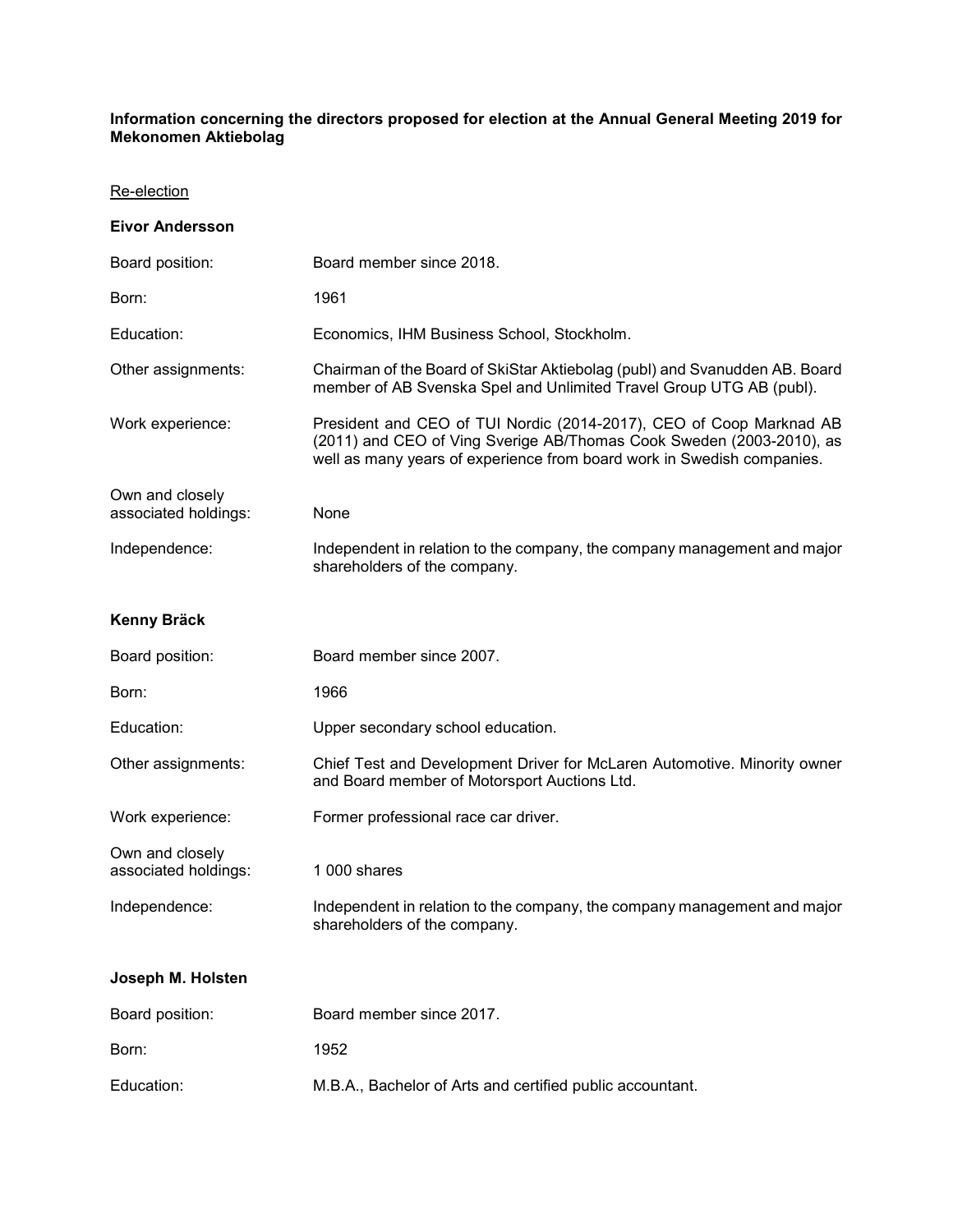| Other assignments:                      | Chairman of the Board of LKQ Corporation. Member of the Board of Covanta<br>Holding Corporation.                                                                                                                                                                                               |
|-----------------------------------------|------------------------------------------------------------------------------------------------------------------------------------------------------------------------------------------------------------------------------------------------------------------------------------------------|
| Work experience:                        | President and CEO of LKQ Corporation for 13 years. Active for 17 years in<br>the U.S. and international operations of Waste Management, Inc., most<br>recently as Executive Vice President and COO. Prior to that, auditor at a public<br>accounting firm.                                     |
| Own and closely<br>associated holdings: | None                                                                                                                                                                                                                                                                                           |
| Independence:                           | Independent in relation to the company, the company management, but not<br>independent in relation to major shareholders of the company.                                                                                                                                                       |
| Magnus Håkansson                        |                                                                                                                                                                                                                                                                                                |
| Board position:                         | Board member since 2017.                                                                                                                                                                                                                                                                       |
| Born:                                   | 1963                                                                                                                                                                                                                                                                                           |
| Education:                              | Graduate in Business Administration, Stockholm School of Economics, and<br>holds a Master of Science in Management, MIT Sloan School.                                                                                                                                                          |
| Other assignments:                      | CEO of RNB Retail and Brands AB (publ). Chairman of the Boards of Tenant<br>& Partner Group AB and GS1 Sweden AB.                                                                                                                                                                              |
| Work experience:                        | CEO of Expert Sverige AB, CFO of KF Group and consultant at McKinsey &<br>Co. Chairman of the Board in RNB Retail and Brands AB (publ) 2010-2011.                                                                                                                                              |
| Own and closely<br>associated holdings: | None                                                                                                                                                                                                                                                                                           |
| Independence:                           | Independent in relation to the company, the company management and major<br>shareholders of the company.                                                                                                                                                                                       |
| John S. Quinn                           |                                                                                                                                                                                                                                                                                                |
| Board position:                         | Chairman of the Board since 2017.                                                                                                                                                                                                                                                              |
| Born:                                   | 1958                                                                                                                                                                                                                                                                                           |
| Education:                              | M.B.A., Bachelor of Business Administration and certified public accountant.                                                                                                                                                                                                                   |
| Other assignments:                      | CEO and Managing Director of LKQ Europe.                                                                                                                                                                                                                                                       |
| Work experience:                        | Executive Vice President and CFO of LKQ Corporation for six years. Senior<br>Vice President, CFO and Treasurer of Casella Waste Systems, Inc, Senior<br>Vice President of Finance at Allied Waste Industries, Inc, and held several<br>financial and operating roles at Waste Management, Inc. |
| Own and closely<br>associated holdings: | None                                                                                                                                                                                                                                                                                           |
| Independence:                           | Independent in relation to the company, the company management, but not<br>independent in relation to major shareholders of the company.                                                                                                                                                       |